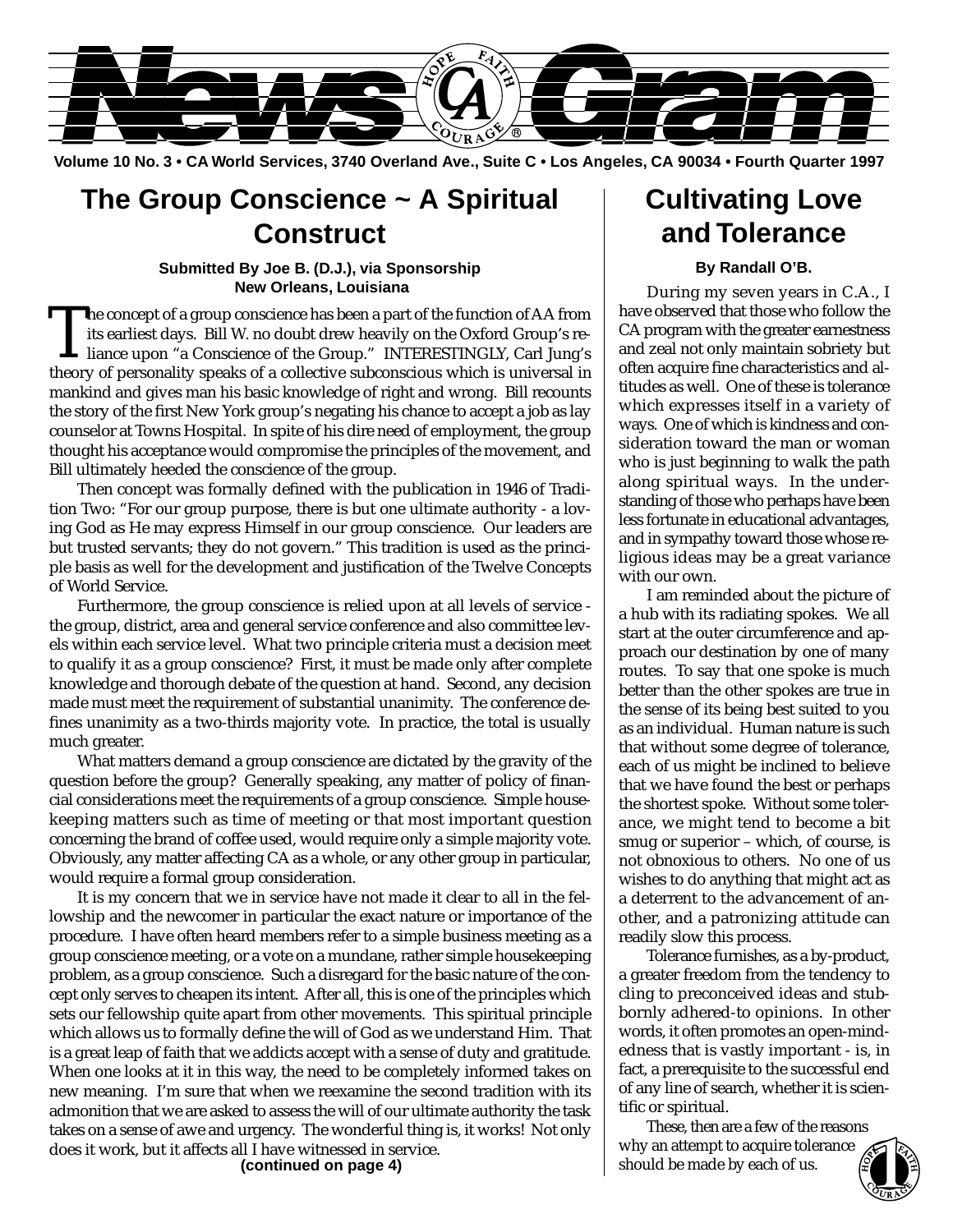#### **CAWS Board of Trustees**

John H., Chairperson/Atlantic South Regional Trustee Lawrenceville, GA

Sharon S., Vice Chairperson/Trustee at Large Silver Spring, MD

> Chris P., Trustee at Large Tulsa, OK

Susan T., WSO Trustee West Hills, CA

Meredith A., World Service Trustee Burbank, CA

Joe S., Pacific South Regional Trustee San Clemente, CA

Andy W., Pacific North Regional Trustee West Linn, OR

Steve A., Southwest Regional Trustee Tempe, AZ

Scott S., Midwest Regional Trustee West Allis, WI

Charles L., Atlantic North Regional Trustee Philadelphia, PA Abbot Francis B., Non Addict Trustee Valyermo, CA

#### **CAWSO Board of Directors**

Scott S., Chairperson Los Angeles, CA

Jeff S., Vice-Chairperson Los Angeles, CA Ed G., Treasurer

Los Angeles, CA Chuck McC., Secretary

Los Angeles, CA Steve E., Director Culver City, CA

K.D. Zager, WSO Director of Operations Northridge, CA

Susan T., Director/WSO Trustee West Hills, CA

Meredith A., Director/World Service Trustee Burbank, CA

Joe S., Director/Pacific South Regional Trustee San Clemente, CA

#### **CAWSO Personnel**

Mary K. Hukill K.D. Zager Director of Operations

**NewsGram Staff** K.D. Zager Editor

Daniella Shuster Assistant Editor

"NewsGram" is a quarterly publication of the World Service Office of Cocaine Anonymous. It is intended solely for the information of members of the fellowship of Cocaine Anonymous. Any unauthorized publication or duplication is prohibited. Send all mail to: NewsGram, c/o CAWSO, Inc., 3740 Overland Avenue - Suite C, Los Angeles, CA 90034, E-mail: cawso@ca.org, Fax (310) 559-2554

or call (310) 559-5833.

## **A Note from the WSO**

*Summertime thoughts (besides the beach, vacation…):*

**Conventions:** Those of us who were able to attend the WSO convention in Denver had a great time. Thanks, Denver, for all the hard work that you put in. The CAWS '98 Committee is working diligently on the convention next year. Be sure to check out the new logo on page 6.

**Web Site:** Our web site continues to attract many hits and email each day. Many contain requests for information regarding C.A. as well as what they might be able to do for a suffering addict. Every request is answered with either a Starter Kit or pamphlets related to the request. This PI tool is reaching many people all over the world.

**Answering Service:** We are now using a voice mail system to answer requests from our national hot line for local numbers. Be sure to update any changes or additions with the office so that this system will always be up to date.

**Service:** Check out the new, although not approved until the upcoming conference, pamphlet, *Being of Service.* There are plenty of items for your Public Information needs available at the office. Call or write us about them.

Have a serene summer and fall. In love and service,

The WSO

#### **Where to Write:**

CAWS, Inc. Board of Trustees P.O. Box 492013 Los Angeles, CA 90049-8013

CAWSO, Inc. Board of Directors 3740 Overland Avenue - Suite C Los Angeles, CA 90034-6337

ATTN: NewsGram Editor c/o CAWSO, Inc. 3740 Overland Avenue - Suite C Los Angeles, CA 90034-6337

The NewsGram presents experiences and opinions of Cocaine Anonymous members. The opinions expressed herein are those of the individual contributors and are not to be attributed to nor taken as an endorsement by either Cocaine Anonymous or the NewsGram.

The NewsGram is always looking for submissions! If you have ideas, cartoons, poems, stories or any other recovery or service related material that you would like considered for publication in future issues of the NewsGram, please fill out the form below and forward with your original work to: NewsGram Editor, c/o CAWSO, Inc., 3740 Overland Avenue - Suite C, Los Angeles, CA 90034.

@@@@@@@@e?@@@@@@@@?e@@@@@@@@e?@@@@@@@@?e@@@@@@@@e?@@@@@@@@?e@@@@@@@@e?@@@@@@@@?e@@@@@@@@e?@@@@@@@@?e@@@@@@@@e?@@@@@@@@?e@@@@@@@@e?@@@@@@@@?e@@@@@@@@e?@@@@@@@@?e@@@@@@@@e?@@@@@@@@?e@@@@@@@@e?@@@@@@@@?e@@@@@@@@e?@@@@@@@@?e@@@@@@@@e?@@@@@@@@?e@@@@@@@@e?@@@@@@@@?e@@@@@@@@e?@@@@@@@@?e@@@@@@@@e?@@@@@@@@?e@@@@@@@@e?@@@@@@@@?e@@@@@@@@e?@@@@@@@@?e@@@@@@@@e?@@@@@@@@?e@@@@@@@@e?@@@@@@@@?e@@@@@@@@e?@@@@@@@@?e@@@@@@@@e?@@@@@@@@?e@@@@@@@@e?@@@@@@@@?e@@@@@@@@e?@@@@@@@@?e@@@@@@@@e?@@@@@@@@?e@@@@@@@@e?@@@@@@@@?e@@@@@@@@e?@@@@@@@@?e@@@@@@@@e?@@@@@@@@?e@@@@@@@@e?@@@@@@@@?e@@@@@@@@e?@@@@@@@@?e@@@@@@@@e?@@@@@@@@?e@@@@@@@@e?@@@@@@@@?e@@@@@@@@e?@@@@@@@@?e@@@@@@@@e?@@@@@@@@?e@@@@@@@@e?@@@@@@@@?e@@@@@@@@e?@@@@@@@@?e@@@@@@@@e?@@@@@@@@?e@@@@@@@@e?@@@@@@@@?e@@@@@@@@e?@@@@@@@@? @@@@@@@@e?@@@@@@@@?e@@@@@@@@e?@@@@@@@@?e@@@@@@@@e?@@@@@@@@?e@@@@@@@@e?@@@@@@@@?e@@@@@@@@e?@@@@@@@@?e@@@@@@@@e?@@@@@@@@?e@@@@@@@@e?@@@@@@@@?e@@@@@@@@e?@@@@@@@@?e@@@@@@@@e?@@@@@@@@?e@@@@@@@@e?@@@@@@@@?e@@@@@@@@e?@@@@@@@@?e@@@@@@@@e?@@@@@@@@?e@@@@@@@@e?@@@@@@@@?e@@@@@@@@e?@@@@@@@@?e@@@@@@@@e?@@@@@@@@?e@@@@@@@@e?@@@@@@@@?e@@@@@@@@e?@@@@@@@@?e@@@@@@@@e?@@@@@@@@?e@@@@@@@@e?@@@@@@@@?e@@@@@@@@e?@@@@@@@@?e@@@@@@@@e?@@@@@@@@?e@@@@@@@@e?@@@@@@@@?e@@@@@@@@e?@@@@@@@@?e@@@@@@@@e?@@@@@@@@?e@@@@@@@@e?@@@@@@@@?e@@@@@@@@e?@@@@@@@@?e@@@@@@@@e? @@@@@@@@e?@@@@@@@@?e@@@@@@@@e?@@@@@@@@?e@@@@@@@@e?@@@@@@@@?e@@@@@@@@e?@@@@@@@@?e@@@@@@@@e?@@@@@@@@?e@@@@@@@@e?@@@@@@@@?e@@@@@@@@e?@@@@@@@@?e@@@@@@@@e?@@@@@@@@?e@@@@@@@@e?@@@@@@@@?e@@@@@@@@e?@@@@@@@@?e@@@@@@@@e?@@@@@@@@?e@@@@@@@@e?@@@@@@@@?e@@@@@@@@e?@@@@@@@@?e@@@@@@@@e?@@@@@@@@?e@@@@@@@@e?@@@@@@@@?e@@@@@@@@e?@@@@@@@@?e@@@@@@@@e?@@@@@@@@?e@@@@@@@@e?@@@@@@@@?e@@@@@@@@e?@@@@@@@@?e@@@@@@@@e?@@@@@@@@?e@@@@@@@@e?@@@@@@@@?e@@@@@@@@e?@@@@@@@@?e@@@@@@@@e?@@@@@@@@?e@@@@@@@@e?@@@@@@@@?e@@@@@@@@e?@@@@@@@@?e@@@@@@@@e?@@@@@@@@?e@@@@@@@@e?@@@@@@@@?e@@@@@@@@e?@@@@@@@@?e@@@@@@@@e?@@@@@@@@?e@@@@@@@@e?@@@@@@@@?e@@@@@@@@e?@@@@@@@@?e@@@@@@@@e?@@@@@@@@?e@@@@@@@@e?@@@@@@@@?e@@@@@@@@e?@@@@@@@@?e@@@@@@@@e?@@@@@@@@?e@@@@@@@@e?@@@@@@@@?e@@@@@@@@e?@@@@@@@@?e@@@@@@@@e?@@@@@@@@? @@@@@@@@e?@@@@@@@@?e@@@@@@@@e?@@@@@@@@?e@@@@@@@@e?@@@@@@@@?e@@@@@@@@e?@@@@@@@@?e@@@@@@@@e?@@@@@@@@?e@@@@@@@@e?@@@@@@@@?e@@@@@@@@e?@@@@@@@@?e@@@@@@@@e?@@@@@@@@?e@@@@@@@@e?@@@@@@@@?e@@@@@@@@e?@@@@@@@@?e@@@@@@@@e?@@@@@@@@?e@@@@@@@@e?@@@@@@@@?e@@@@@@@@e?@@@@@@@@?e@@@@@@@@e?@@@@@@@@?e@@@@@@@@e?@@@@@@@@?e@@@@@@@@e?@@@@@@@@?e@@@@@@@@e?@@@@@@@@?e@@@@@@@@e?@@@@@@@@?e@@@@@@@@e?@@@@@@@@?e@@@@@@@@e?@@@@@@@@?e@@@@@@@@e?@@@@@@@@?e@@@@@@@@e?@@@@@@@@?e@@@@@@@@e?@@@@@@@@?e@@@@@@@@e?@@@@@@@@?e@@@@@@@@e?@@@@@@@@?e@@@@@@@@e?@@@@@@@@?e@@@@@@@@e?@@@@@@@@ @@@@@@@@@@@@@@@@@@@@

Name **Number (**  $\blacksquare$  ) Address \_\_\_\_\_\_\_\_\_\_\_\_\_\_\_\_\_\_\_\_\_\_\_\_\_\_\_\_\_\_\_\_\_\_\_\_\_\_\_\_\_\_\_\_\_\_\_\_\_\_\_\_\_\_\_\_\_\_\_\_\_\_\_\_\_\_\_

 $\overline{\phantom{a}}$ 

@@g@@g@@g@@g@@g@@g@@@@@@@@ @@@@@@@@

City\_\_\_\_\_\_\_\_\_\_\_\_\_\_\_\_\_\_\_\_\_\_\_\_\_\_\_\_\_\_\_\_\_\_\_\_\_\_\_\_\_ State \_\_\_\_ Zip\_\_\_\_\_\_\_\_\_\_\_\_\_\_\_\_\_\_

I hereby give CAWSO, Inc., and NewsGram express permission to reprint my original work entitled:

in any future publication. I understand materials submitted may be edited for publication or may not be used, at the discretion of the Editors. Original work cannot be returned. All future publication rights remain those of the author.

?@@ ?@@ ?@@?@@ ?@@?@@@@@@@@?@@@@@@@@?e@@@@@@@@e?@@@@@@@@?e@@@@@@@@e?@@@@@@@@?e@@@@@@@@e?@@@@@@@@?e@@@@@@@@e?@@@@@@@@?e@@@@@@@@e?@@@@@@@@?e@@@@@@@@e?@@@@@@@@?e@@@@@@@@e?@@@@@@@@?e@@@@@@@@e?@@@@@@@@?e@@@@@@@@e?@@@@@@@@?e@@@@@@@@e?@@@@@@@@?e@@@@@@@@e?@@@@@@@@?e@@@@@@@@e?@@@@@@@@?e@@@@@@@@e?@@@@@@@@?e@@@@@@@@e?@@@@@@@@?e@@@@@@@@e?@@@@@@@@?e@@@@@@@@e?@@@@@@@@?e@@@@@@@@e?@@@@@@@@?e@@@@@@@@e?@@@@@@@@?e@@@@@@@@e?@@@@@@@@?e@@@@@@@@e?@@@@@@@@?e@@@@@@@@e?@@@@@@@@?e@@@@@@@@e?@@@@@@@@?e@@@@@@@@e?@@@@@@@@?e@@@@@@@@e?@@@@@@@@?e@@@@@@@@e?@@@@@@@@?e@@@@@@@@e?@@@@@@@@?e@@@@@@@@e?@@@@@@@@?e@@@@@@@@e?@@@@@@@@?e@@@@@@@@e?@@@@@@@@?e@@@@@@@@e?@@@@@@@@?e@@@@@@@@e?@@@@@@@@?e@@@@@@@@e?@@@@@@@@?e@@@@@@@@e?@@@@@@@@?e@@@@@@@@e?@@@@@@@@?e@@@@@@@@e?@@@@@@@@?e@@@@@@@@e?@@@@@@@@?e@@@@@@@@e?@@@@@@@@?e@@@@@@@@ ?@@@@@@@@?e@@@@@@@@e?@@@@@@@@?e@@@@@@@@e?@@@@@@@@?e@@@@@@@@e?@@@@@@@@?e@@@@@@@@e?@@@@@@@@?e@@@@@@@@e?@@@@@@@@?e@@@@@@@@e?@@@@@@@@?e@@@@@@@@e?@@@@@@@@?e@@@@@@@@e?@@@@@@@@?e@@@@@@@@e?@@@@@@@@?e@@@@@@@@e?@@@@@@@@?e@@@@@@@@e?@@@@@@@@?e@@@@@@@@e?@@@@@@@@?e@@@@@@@@e?@@@@@@@@?e@@@@@@@@e?@@@@@@@@?e@@@@@@@@e?@@@@@@@@?e@@@@@@@@e?@@@@@@@@?e@@@@@@@@e?@@@@@@@@?e@@@@@@@@e?@@@@@@@@?e@@@@@@@@e?@@@@@@@@?e@@@@@@@@e?@@@@@@@@?e@@@@@@@@e?@@@@@@@@?e@@@@@@@@e?@@@@@@@@?e@@@@@@@@e?@@@@@@@@?e@@@@@@@@e?@@@@@@@@?e@@@@@@@@e?@@@@@@@@?e@@@@@@@@e?@@@@@@@@

 $\_$  . The contribution of the contribution of the contribution of the contribution of the contribution of the contribution of  $\mathcal{L}_\text{max}$ 

Signature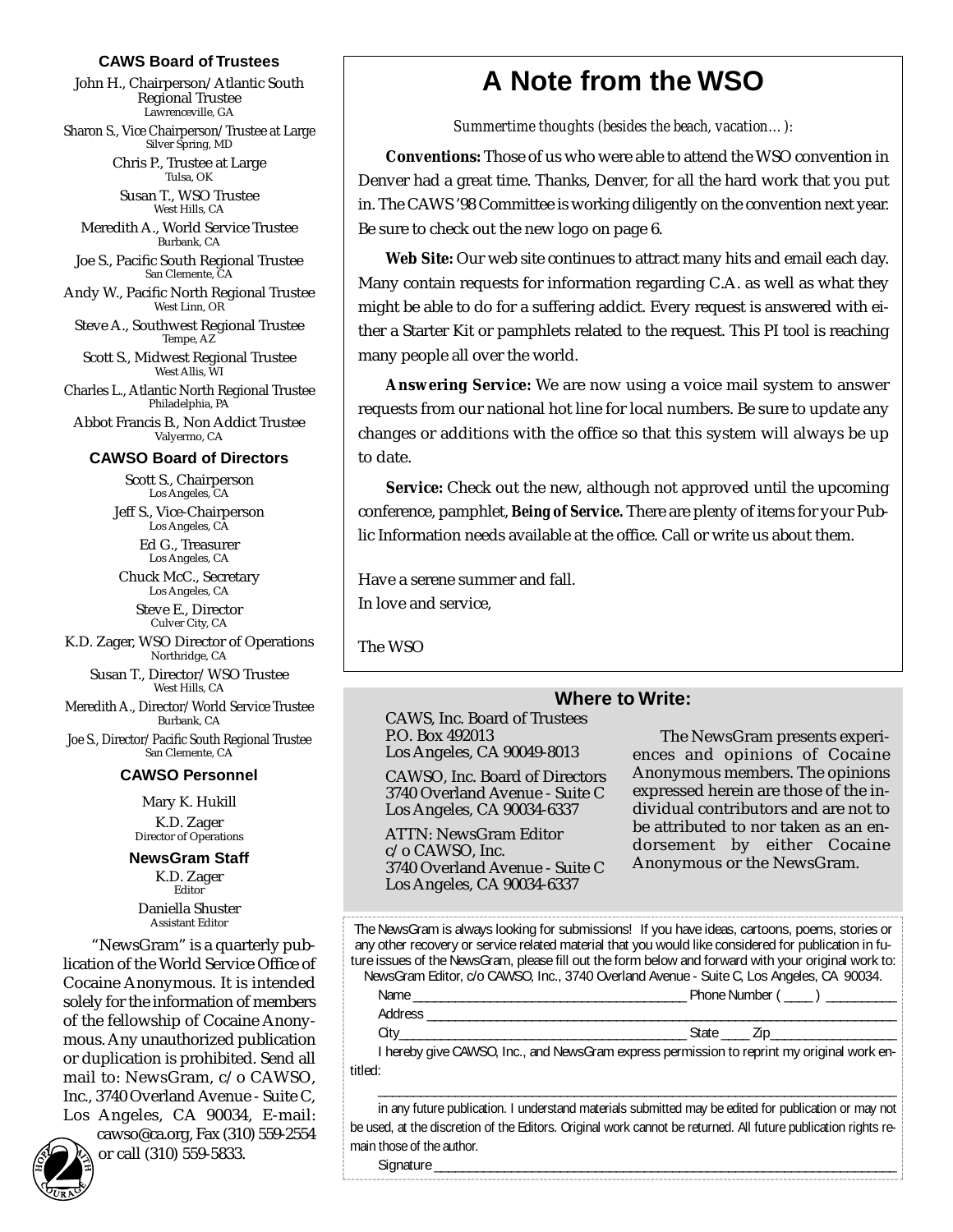### **Calendar of Events**

**July 31, August 1, 2, & 3, 1997**

*1st Annual New Mexico State Convention, With God, Ourselves & Many Others.* Rio Grande Inn, Albuquerque, New Mexico For information call Donald at (505) 298-2515 or David I. (505) 856-0628

#### **August 8, 9 & 10, 1997**

*Sortir De Lombre (Into the Light)* 11th Annual Bilingual Quebec Regional Convention Hotel du Parc, 3625 ave. Du Parc, Montreal, Quebec Canada H2X 3P8 (800) 363-0735 For more information contact Darlene at (514) 521-8987

> *\*New Dates!* **August 15, 16 &7, 1997**

*"L'aissez le' bon Temps Rouler" (Let the Good Times Roll") Recovery on the River* New Orleans District Convention Best Western Landmark Hotel, Metairie, Louisiana (800) 277-7575 For more information, write CANOLA; P.O. Box 6391, Metairie, LA 70009-6391

#### **August 21, 22, 23 & 24, 1997**

*"Steps Toward Unity"* Los Angeles Area's 13th Annual Convention Riviera Resort; 1600 N. Indian Canyon Dr., Palm Springs, CA (619) 327-8311. For more information call the CALA office: (310) 216-4444.

**August 22, 23 & 24, 1997** *"Show Me Recovery"* Greater Missouri Area of Cocaine Anonymous Holiday Inn Convention Center, St. Louis, Missouri For information contact: Pearl B. (816) 333-1984 Jeannette W. (314) 972-0406

**August 27, 28, 29, 30 & 31, 1997** *Cocaine Anonymous World Service Conference* C.A. Fellowship's Annual Business Meeting Radisson Plaza Hotel - LAX, Manhattan Beach, CA For reservations: (310) 546-7511 For more information contact the World Service Office: (310) 559-5833

#### **August 29, 30, 31 & September 1, 1997**

*Serenity in the South. Alabama Area Convention* Kings Arrow Ranch, Lumberton, Mississippi For information, call the Alabama Area Help Line at (205) 888-3558 or Email: Vance N. at: vancen@zebra.net

#### **August 27, 1997**

*Los Angeles Area Annual Carousel Antics Carnival* Santa Monica Pier For information, contact Carla (818) 781-1887 or Mark (310) 305-7912.

#### **September 26, 27 & 28, 1997**

*From Courage Comes Freedom* West Tennessee Chapter Cocaine Anonymous 6th Annual Convention Executive Inn, 3223 Airways Blvd., Memphis, Tennessee (901) 332-3800 For more information contact Ricky J. (901) 948-0572 or Walter B. (901) 773-7398 (Pager) or the WTCCAOffice at (901) 725-5010

#### **September 26, 27 & 28, 1997**

*Surrender: Sky's the Limit. Flint District Service Convention* Radisson River Front Hotel, Flint, Michigan For information call William W. (810) 234-6049 or Ellen S. (810) 232-1522 or Anthony J. (810) 767-7119

#### **October 9, 10, 11, & 12, 1997**

*"Recovery in the Rockies VIII" Utah Service Area's annual convention* Hotel Olympia Park, Park City, Utah (800) 234-9003 For convention information call: Scott J. (801) 363-3963 or Ruby L. (801) 731-3798 or Email: BiggTerry@aol.com

#### **October 17, 18 & 19, 1997**

*Southwest Regional Convention, Join us in the Sunlight of the Spirit.* Travelodge Hotel, 112 S. Martin Luther King Blvd., Oklahoma City, OK For information call: Danny F., (405) 424-0838, Barry H. (405) 636-1751 or Terry W. (405) 946-1792. Or Email: George J. at: georgej@ionet.net or Pauline L. at: XPCTMIRAKL@aol.com

#### **October 24, 25 & 26, 1997**

*"The Courage To Change"* 1997 Midwest Regional Convention Holiday Inn at Old Mill, Omaha, Nebraska For information contact Barb L. (402) 558-9275

#### **October 25, 1997**

*Toronto Area One Day Convention (starts at 8:30a.m.)* Christ Church, Younge and Heath Sts., Toronto, Ontario, Canada For more information call the Toronto CAhelp line at (416) 927-7858

#### **November 14, 15, & 16, 1997**

*Odysse des Jeunes* Montreal/Quebec District 1 First Annual Congress. 4600, Cyrille Delage Street, Auteuil, Laval, Quebec For more information call Nathalie R., 514-622-3117

#### **March 20, 21 & 22, 1998**

*Indiana Area Cocaine Anonymous hosts the*  8th Annual Tri-State Convention Best Western Waterfront Plaza Hotel, 2930 Waterfront Parkway West, Indianapolis, Indiana For more information contact: Harrison J. (317) 290-7080, Delores C. (317) 926-9575 or Myra B. (317) 635-5365

*If you are having a Regional, Area or District Cocaine Anonymous Event, please let us know! We can list your event in the NewsGram. Submissions should be made in writing, as soon as you know the date and location. Deadline for submission is 30 days prior to the publication of each NewsGram. Publications dates are: February 1, May 1, August 1 and November 1. We will publish up to a year in advance, and continue the listing until the event. Submissions will be published at the discretion of the editor and/or the World Service Office Board of*

#### *Directors. Submissions should be made to:*

*ATTN: The NewsGram c/o CAWSO, Inc. 3740 Overland Avenue - Suite C Los Angeles, CA 90034-6337 (310) 559-2554 FAX*

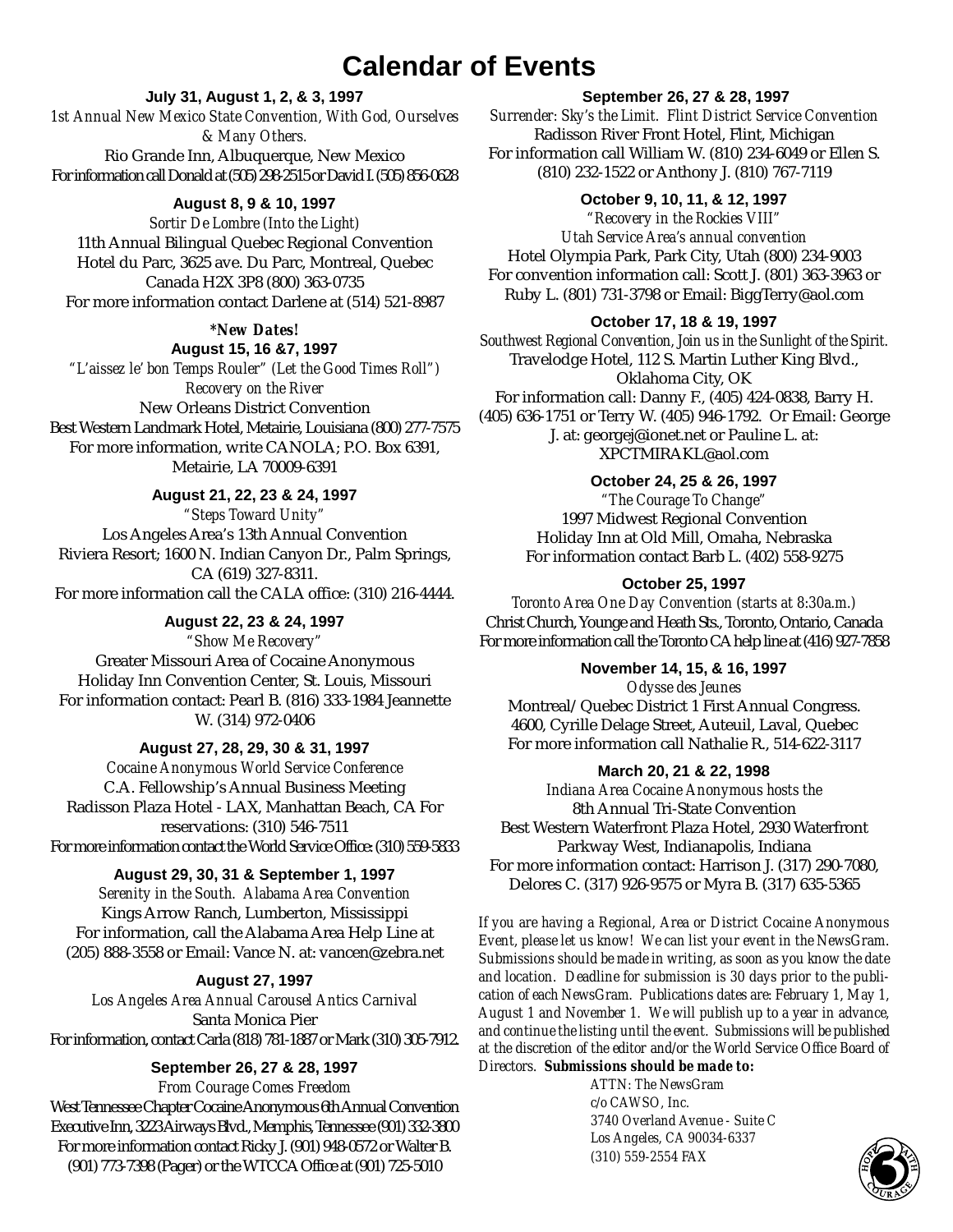### **"Let Go"**

To "Let Go" does not mean to stop caring. It means I can't do it for someone else.

To "Let Go" does not cut myself off. It means that I can't control another person.

To "Let Go" is not to fix, but to be supportive. It is not to judge, but to allow another to be human.

To "Let Go" is not to be in the middle, trying to arrange the outcome, but to allow others to affect their own destinies.

To "Let Go" is not to nag, scold or argue, but to search out my own short comings and correct them.

To "Let Go" is not to adjust everything to my desires, but to take each day as it comes and cherish myself in it.

To "Let Go" is to not regret the past, but to grow and live for the future.

To "Let Go" is to fear less and to love more.

*-Author unknown.*

### **Just for Today**

**Linda W. Washington Pennsylvania**

When I picked up, many years ago, I never dreamed where it would take me. The long years of suffering and pain would have been eliminated if I were in a program.

After a few years clean, now I believe God allows the right time and circumstances to happen before you are ready to accept ~ accept a Power greater than yourself, accept you have no power, accept life on life's terms. All of which makes you very humble.

As the newcomers come in, I see all the pain in their faces. I watch them as they fight not to accept, to keep control of a life that went by the wayside along time ago. Some get the obsession for men or women, work, food, anything to keep that control. All attaining a quick fix, that doesn't work. They find they still are miserable and wonder why?

Some do manage to stay clean. The longer they stay clean, the easier it gets. This being one of my true rewards to watch the newcomer grow.

I personally have made peace with my addiction. I asked God to take away that obsession for just one. My life is still a little crazy. Unfortunately not every-

one got clean when I did. By the grace of God, C.A. and one day at a time, I am clean. Just for Today.

*By Gwen E. South Central Los Angeles, California*

Dead at eighteen, life's gone by. Finally ascended, to my greatest high.

Many drugs I've seen, in this short life. Used a glass pipe, to ease every strife

But, that last hit I took was mean. Dealer didn't tell me, the crack wasn't clean.

Laced with death, that pure white savior.

Filled my body with spasmodic behavior.

Raved in pain til, my thoughts turned sour. Writhed and twisted, in my final hour.

With my own pathetic cries, echoing in my skull. This woeful life ended, exploited, void and null.

#### **Soul Search** *By Beau R.*

Addiction is a way of not dealing with what's around life's circle; usually falling prey into the realm of the unholy darkness which embeds an addict's soul...

Although there is light at the end of the tunnel, sharing our strength, hope and desire with another addict will finally help us realize that we are special children in God's vast kingdom of love. One day at

a time.



#### **Group Conscience (continued from page 1)**

Finally, can we be too hasty in our decisions or make a mistake? Of course! The mistakes we have made in the past have been quickly rectified either through trial and error or the right of minority appeal. We are so fortunate to be a part of a fellowship that is free of dogma and despotic leadership. We have prospered with the principles of the three legacies where other fellowships might have surely failed. It has been my experience that this can only occur in a movement that is secure enough to allow each of its members to define his own God; and focused enough to not try to be all things to all people, but to rely instead on the single purpose of carrying the message to the addict who still suffers.

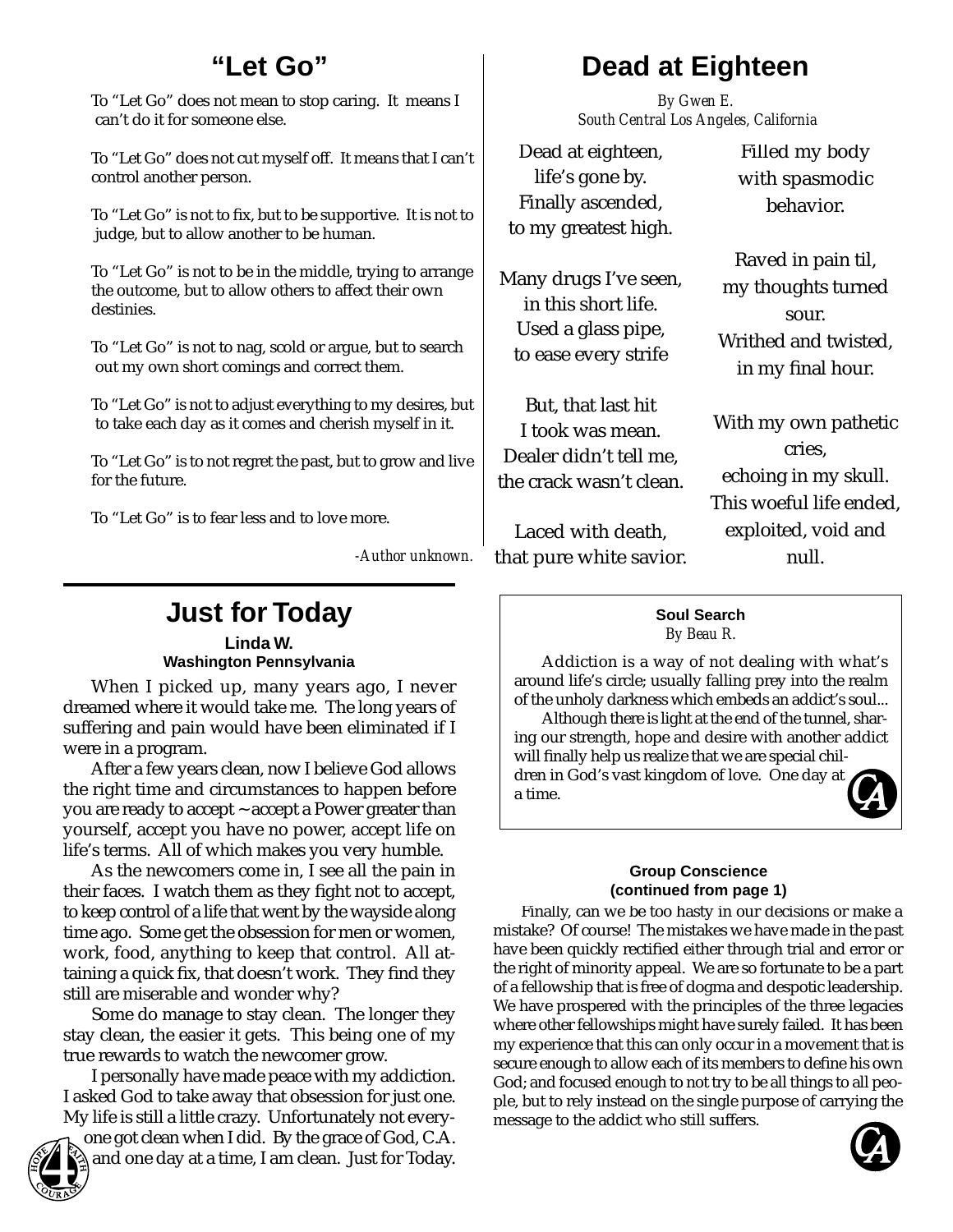### **Our Most Precious Asset**

#### **By Chris P.,Trustee at Large**

 $\prod_{wh}$ n Cocaine Anonymous, our only asset and therefore our most precious one is our name and its related logo. I say this as I depart a Celebrate Around the World function, where I again experienced that special feeling as those around me shared their Hope, Faith & Courage. It's our name, that some of those before me chose, that allows us both individually and collectively to "find freedom from Cocaine and all other mind altering substances." It's this name that gave rise to our fellowship that ought to protect today and tomorrow as we would our individual homes. Cocaine Anonymous is the place where together we found relief in meeting others who decorated with tinfoil, smoked white specks from the floor, or required knee pads and peep holes to party in paranoid bliss. The protection of our asset and the Fellowship built around it comes from our traditions and those responsible for following through with Discipline in Spirit thought and actions, are each of our groups, districts and areas. My hope is that in this article we can all perhaps find where and how we can protect ourselves from neglecting our most precious asset.

First, we must recognize that any violation of the spirit of our traditions can create harm for us all by excluding as few as one addict; therefore, we'll look initially at some types of violations that may endanger us and our name:

- A. Affiliation by outsiders (treatment centers, churches, therapists, etc.)
- B. Affiliation by endorsement of the fellowship of outsiders, spiritual or religious opinions (verbal, written or in artwork with our name or logo)
- C. Involvement of our name in any activity involving an outside issue (politics, drugs, policies, etc.)

**The World Service Office has literature available in Spanish and French! Contact the WSO for more information.**

**(310) 559-5833**

## "Action is the key"

*–Anonymous*

A Song Is Not a Song… Until You Sing It. A Bell Is Not a Bell… Until You Ring It.

Any of the above incidents, and others, threaten our fellowships legal and spiritual integrity and our unity. When another group, individual or entity directly uses our name, after a time, they may attempt to lay claim to it and in a worse case scenario insist that we no longer use it at all. When affiliation is inferred or implied, we run the risk of excluding a person or group of people. Yes, we through our recklessness may promote fear and resentment rather than our fellowship's Hope Faith & Courage.

It was because of these risks to our fellowship's legal and spiritual survival, the World Service Conference made a unanimous decision. Any individual group, club or district, ought to get approval for use of the C.A. name or logo and its intended form of use, from the appropriate service group ahead of time: A person, group or club goes to the district if available. If not, the area acts as the district would.

It was in this unanimous decision that our collective conscience chose to return the responsibility to our local membership. This was to protect us from disappearing because of either reckless or well intended, however misguided use of our name and its logo. It is during this process that we are asked both individually and as a fellowship to remember that "the good is many times the evil of the best." Therefore, insuring that what is ours remains ours, always a sign of unconditional love and acceptance contained in our hope, faith and courage. Beginning each day when: We admitted we were powerless over cocaine and all other mind altering substances; that our lives are unmanageable.

*Thank you for this Day of Hope.*

# **Just printed: Being of Service**

**Pending for World Service Conference approval This literature is a free piece subject**

**to the same limitations as our other free literature.**

> And Love Was Not Put in the Hearts of Men to Stay; Love Is Not Love… Until You Give it Away!

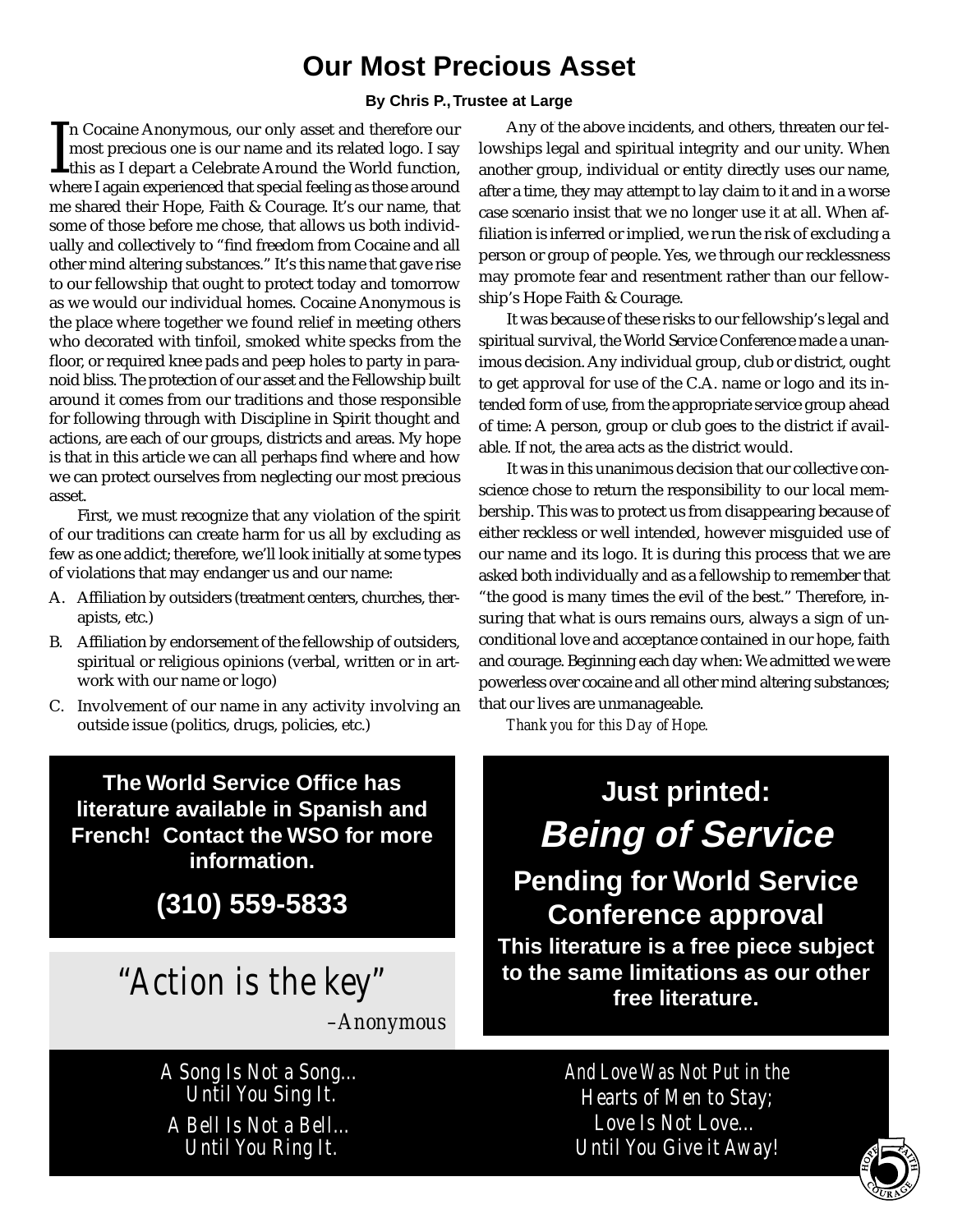

# **1998 CAWS Convention Southern California**

May 22, 23, 24, 25, 1998 • Location: Irvine Marriott

## **Join Us in Sunny Southern California for a Great World Service Convention!**

- The Irvine Marriott in Irvine is 15 minutes to Newport Beach or Laguna Beach locations (Pacific Ocean). 3,000 miles from the Atlantic Ocean!
- Located just 5 minutes from the John Wayne Airport.
- Experience the thrills of major Southern California attractions (consult your local travel agent).
- Great shopping minutes away.
- Fabulous dining, dancing and harbor attractions. Incredible golf courses, diving, and surfing nearby for all you sports enthusiasts.

### **We are looking for people to be on committees! You can currently volunteer to be of service, just call!**

**Spending** - Lenny - 818-360-6539 **Marathons** - Sean- 310-204-2564

**Memorabilia** - Tim - 619-481-4942 **Hospitality & Decorations** - Carla S. 818-781-1887 **Fundraising** - Jay - 714-216-6234 **Outreach** - Chris S. - 909-592-8586





## **Bring Your Sunscreen**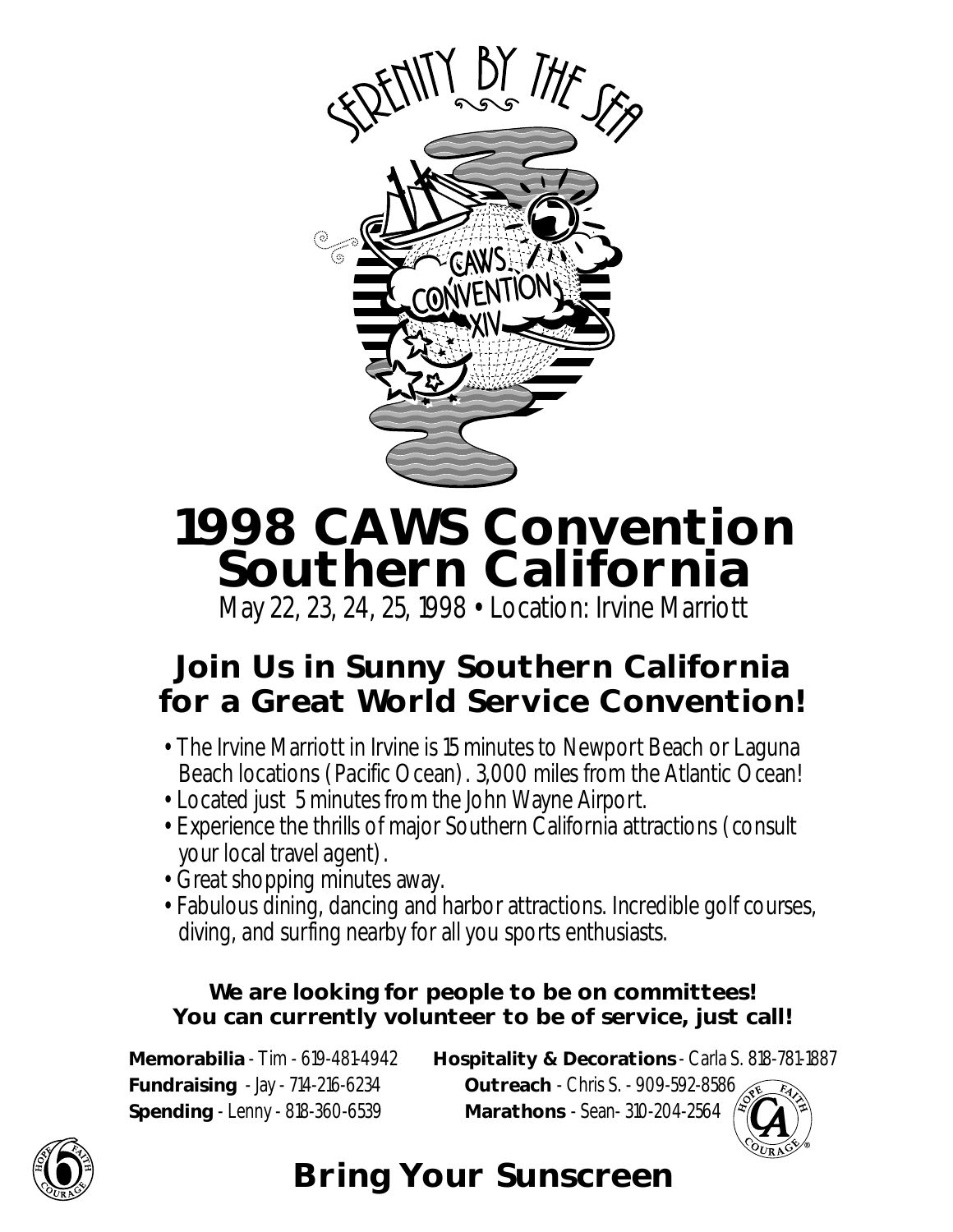## **For Today**

By Ronald A. South Central L.A.

For today, I thank God every morning I awake

For yesterday, I made many mistakes

For today, I deal with feelings and reality

For yesterday, I didn't even care, nor did I know me

For today, I still suffer but in a comfortable way

For yesterday, I fought hard for an early grave

For today, I'm surrounded by friends with unconditional love For yesterday, my friends and enemies consisted of both Crips and Bloods

For today, I thank God for letting me be a man

For yesterday, I just did not understand

For today, I am blessed and living all right

For yesterday, I felt as though I didn't have a life

For today, it's a blessing to be drug and alcohol free For yesterday, it was me who created my own misery

For today, I am grateful that I don't gang bang

For yesterday, I was totally insane

For today, I love God, life, others, and of course myself For yesterday, I was lonely and in need of help

For today, I am not afraid to face reality

For today, I thank God, my new friends and the Twelve Steps and Twelve Traditions of recovery

Just for today, I now have a choice For yesterday, I was confused with a negative voice

Visit us in CyberSpace!

For today, I realize, I now have a choice For yesterday, I was confused with a

For today, I take one day at a time For yesterday, insanity played tricks

For today, I see clearly as I enjoy life For yesterday, I was unclear due to the forties, the chronic, rocks and pipes For today, I no longer wake up in a

For yesterday, my actions made life a

For today, I communicate with my pa-

For yesterday, I ran whenever I

pid following my own plans

For today, I have no insecurities, I

For yesterday, I was ignorant and stu-

negative voice

with my mind

prison cell

living hell

role officer

thought I saw her

know I am a man

The Cocaine Anonymous World Service Home Page is available at <http://www.ca.org>

You can E-mail us at <cawso@ca.org>

Happy Surfing!

**The 1998 World Service Convention Committee is looking for members! If you live in the Southern California Area and would like to help out in this monumental event, please contact the WSO at (310) 559-5833, or E-mail (***at left***).**

## **Subscribe to The NewsGram!**

Subscriptions are now being accepted for the NewsGram. For the low, low price of \$10.00 per year, you can receive each copy of the NewsGram before your friends. Before your group. Before the neighbors.

Complete the form below, and send your check, money order, or credit card information, and worry no more about finding a NewsGram!

| I have enclosed my: |  |  |
|---------------------|--|--|
|                     |  |  |
|                     |  |  |
|                     |  |  |
|                     |  |  |
|                     |  |  |